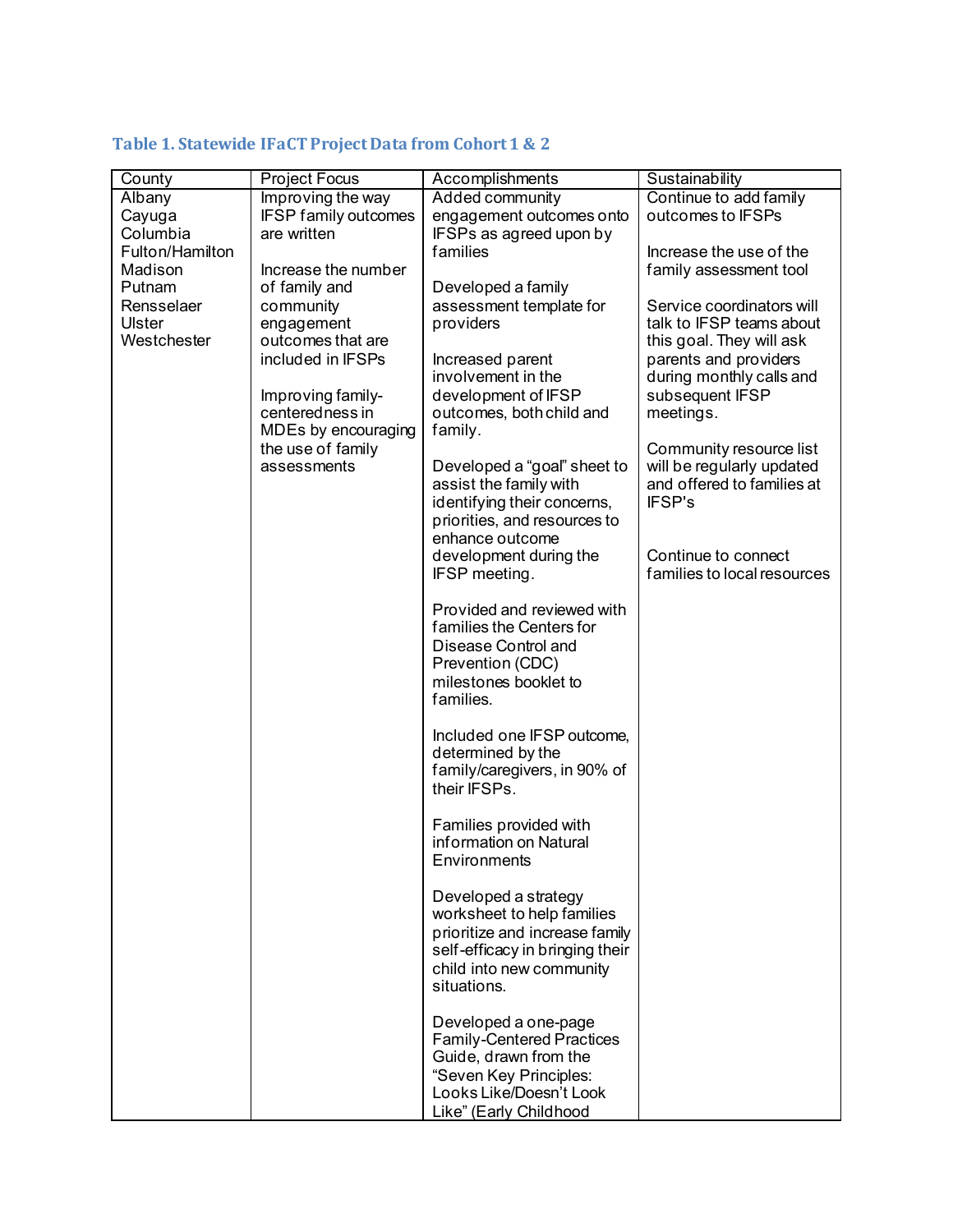|                  |                                             | <b>Technical Assistance</b>                                |                                    |
|------------------|---------------------------------------------|------------------------------------------------------------|------------------------------------|
|                  |                                             | Center, ECTA)                                              |                                    |
|                  |                                             |                                                            |                                    |
|                  |                                             | Provided training to SCs                                   |                                    |
|                  |                                             | and providers on family-                                   |                                    |
|                  |                                             | centered practices                                         |                                    |
|                  |                                             |                                                            |                                    |
|                  |                                             | Developed a tool for parents                               |                                    |
|                  |                                             | and providers to enhance                                   |                                    |
|                  |                                             | family engagement with                                     |                                    |
|                  |                                             | their community                                            |                                    |
|                  |                                             |                                                            |                                    |
|                  |                                             | Increased the number of                                    |                                    |
|                  |                                             | family and community                                       |                                    |
|                  |                                             | engagement outcomes                                        |                                    |
|                  |                                             | included in IFSPs                                          |                                    |
| Chenango         | Created a list of                           | Created a resource packet                                  | The LEICC provides                 |
| Clinton          | available local                             | for families, which included                               | support to help with               |
| Delaware         | community resources-                        | information about local                                    | project sustainability             |
| <b>Dutchess</b>  | to connect families to                      | family support organizations                               |                                    |
| Franklin         | their communities                           | and recreation opportunities                               | Continue to be committed           |
| Greene           | (including; groups,                         | to connect with other                                      | to update their resource           |
| Monroe           | events, family                              | families. Offered the                                      | guide at least once a year         |
| Montgomery       | activities, etc.)                           | resource packet to families                                | despite the lack of events         |
| Nassau           |                                             | at IFSP meetings and                                       | and resources in their             |
| New York City    | Part of this work was                       | documented which families                                  | county                             |
| Niagara          | to reduce parent                            | opted to take the resource                                 |                                    |
| Oneida           | isolation and to                            | packet.                                                    | Speak with families                |
| Ontario          | increase connections<br>between families of | Local activities list aimed to                             | regularly at meetings              |
| Orange<br>Otsego | children with similar                       | provide families with                                      | about their interests and          |
| Rockland         | needs.                                      | increased options for                                      | how they can help                  |
| Schenectady      |                                             | activities and events                                      | Send email to families with        |
| Schuyler         | The list decreased the                      |                                                            | community events and               |
| Steuben          | difficulty for families to                  | A list of resources and                                    | resources                          |
| Sullivan         | locate community                            | mentor families was                                        |                                    |
| <b>Suffolk</b>   | activities and                              | created.                                                   | Provide families with              |
| Tompkins         | resources                                   |                                                            | information about Parent           |
| Yates            |                                             | Discussed barriers to                                      | to Parent of NYS                   |
|                  |                                             | community involvement with                                 |                                    |
|                  |                                             | families to assist with                                    | Resource list was added            |
|                  |                                             | overcoming these                                           | to El County webpage               |
|                  |                                             | challenges and supporting                                  | The resource list will be          |
|                  |                                             | families with connecting to                                | provided to service                |
|                  |                                             | their community                                            | providers.                         |
|                  |                                             | Provided<br>training<br>on                                 |                                    |
|                  |                                             | community<br>resources<br>to                               | Team discussed reviewing           |
|                  |                                             | service coordinators<br>and                                | the resource list biannually       |
|                  |                                             | providers                                                  | at LEICC meetings to               |
|                  |                                             |                                                            | allow for family/provider          |
|                  |                                             | Provided training for SCs                                  | feedback.                          |
|                  |                                             | providers on family<br>and<br>outcomes and their inclusion |                                    |
|                  |                                             | in IFSPs                                                   | Create a training for              |
|                  |                                             |                                                            | ongoing service<br>coordinators on |
|                  |                                             |                                                            | developing functional              |
|                  |                                             |                                                            |                                    |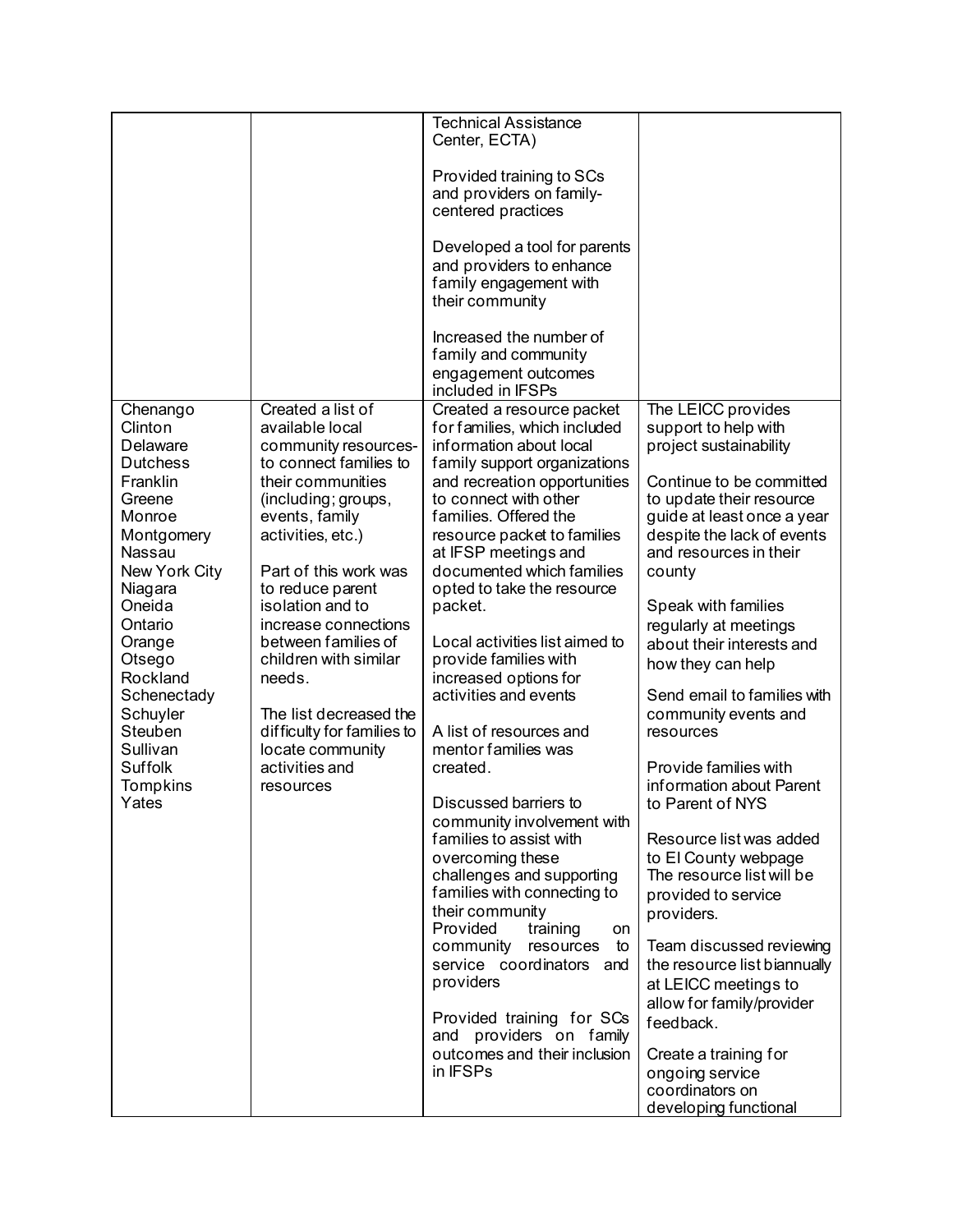| County EIP websites were<br>updated with<br>community<br>resources and<br>events for<br>parents                                                                                                                                                                                                                | based outcomes<br>statements that are more<br>mindful of parents needs<br>and their priorities                                                                                                                                                                                                                                                                                                   |
|----------------------------------------------------------------------------------------------------------------------------------------------------------------------------------------------------------------------------------------------------------------------------------------------------------------|--------------------------------------------------------------------------------------------------------------------------------------------------------------------------------------------------------------------------------------------------------------------------------------------------------------------------------------------------------------------------------------------------|
| Created family newsletter of<br>community activities<br>Magnet created with key<br>community<br>resources for<br>families<br>Resource Directory/Guide<br>developed to connect<br>parents of children with<br>similar needs<br>Parents resource guide for<br><b>Staten Island</b><br>Developed<br>"Parents<br>a | Continue to complete the<br>"Tailoring Your Child's<br>Care" worksheet during<br>initial IFSP meetings,<br>direct families to county<br>FB page, distribute<br>Resource Guide to<br>families referred to El<br>Agencies were also asked<br>to distribute resource lists<br>to their OSCs. The Parent<br>Resource and Support List<br>was added to the Nassau<br><b>County Early Intervention</b> |
| Resource and Support List"                                                                                                                                                                                                                                                                                     | webpage on<br>There was a<br>demonstration on how to<br>access the resource list as<br>part of the LEICC Meeting<br>in September<br>Plan further "Information<br>Nights", website creation,<br>Resource list distributed at<br>every new intake, update<br>list quarterly to keep<br>relevant                                                                                                    |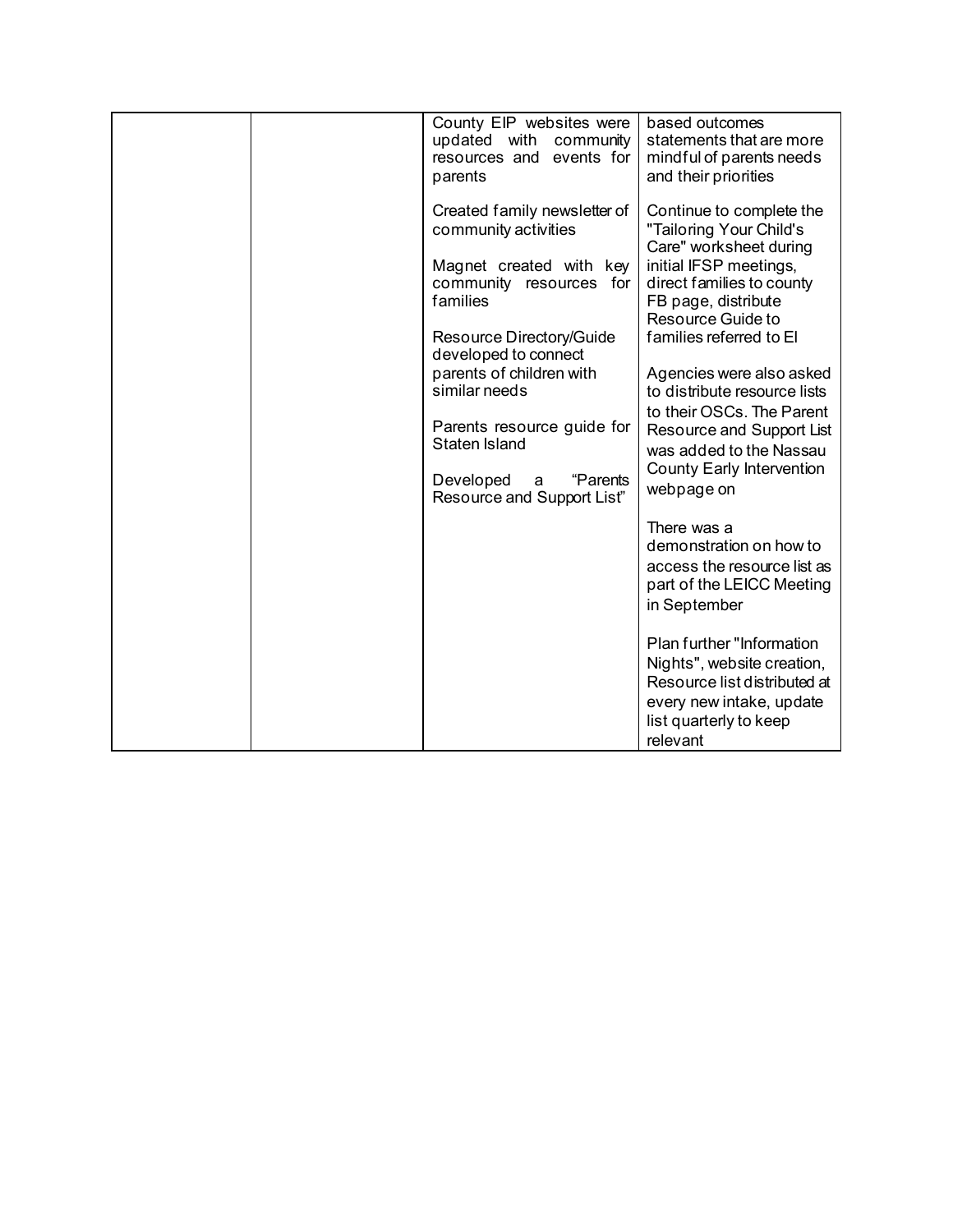| Allegany<br>Cayuga<br><b>Essex</b><br>Livingston<br>Oneida<br>Schuyler<br>Seneca<br>Steuben<br>Suffolk<br>Warren<br>Washington<br>Wayne                                            | Developed local<br>community<br>calendars/newsletters<br>to promote community<br>events | Developed a monthly<br>calendar of community<br>events to distribute to<br>families to improve<br>opportunities for family<br>connections within their<br>community.<br>Included activities to<br>promote the child's<br>development<br>Increased social<br>opportunities for children<br>and their families to reduce<br>isolation and connect them<br>with their community<br>Quarterly El newsletter<br>"Toddler Times"<br>Increase families'<br>awareness of community<br>activities available through<br>the local family resource<br>centers.<br>Developed a resource card<br>with local and national | Team leader continues to<br>update community<br>resource guide<br>Newsletter now distributed<br>to various community<br>resources that service<br>families, including WIC,<br>Medical providers, school<br>nurses, libraries, etc.<br>Families highly satisfied<br>with newsletters and found<br>information helpful to<br>them, county will continue<br>to update local activities<br>Will link events to FB page<br>and invite families to like<br>and follow the Public<br>Health page for<br>community resources as<br>the continued<br>development, printing and<br>mailing of the calendar is<br>not sustainable<br>Revise the card and<br>resource list to remove |
|------------------------------------------------------------------------------------------------------------------------------------------------------------------------------------|-----------------------------------------------------------------------------------------|-------------------------------------------------------------------------------------------------------------------------------------------------------------------------------------------------------------------------------------------------------------------------------------------------------------------------------------------------------------------------------------------------------------------------------------------------------------------------------------------------------------------------------------------------------------------------------------------------------------|--------------------------------------------------------------------------------------------------------------------------------------------------------------------------------------------------------------------------------------------------------------------------------------------------------------------------------------------------------------------------------------------------------------------------------------------------------------------------------------------------------------------------------------------------------------------------------------------------------------------------------------------------------------------------|
|                                                                                                                                                                                    |                                                                                         | community information                                                                                                                                                                                                                                                                                                                                                                                                                                                                                                                                                                                       | any resources not<br>specifically geared<br>towards connecting EI<br>families<br>Make sure the list is<br>reviewed and updated on<br>a regular basis                                                                                                                                                                                                                                                                                                                                                                                                                                                                                                                     |
| <b>Broome</b><br>Cattaraugus<br>Chautauqua<br>Cortland<br><b>Essex</b><br>Franklin<br>Genesee/Orleans<br>Greene<br>Jefferson<br>Lewis<br>Onondaga<br>Oswego<br>Tompkins<br>Wyoming | Create a Facebook<br>Page to connect<br>families to each other<br>and their community   | Created a Facebook page<br>highlighting upcoming<br>community events for<br>families to attend. Facebook<br>link included on county EIP<br>business cards<br>Discussed family<br>engagement at their LEICC<br>meetings                                                                                                                                                                                                                                                                                                                                                                                      | 2 team members continue<br>to manage Facebook<br>page, which continues to<br>gain new families.<br>EIO maintains and<br>promotes the local<br>Facebook page. Families<br>are told about the<br>Facebook page at their<br>initial IFSP and re-invited<br>at ongoing IFSPs<br>Oswego County continues<br>to piggyback onto the<br>Oswego Mom's<br>group<br>Facebook page,<br>which<br>remains active as a family                                                                                                                                                                                                                                                           |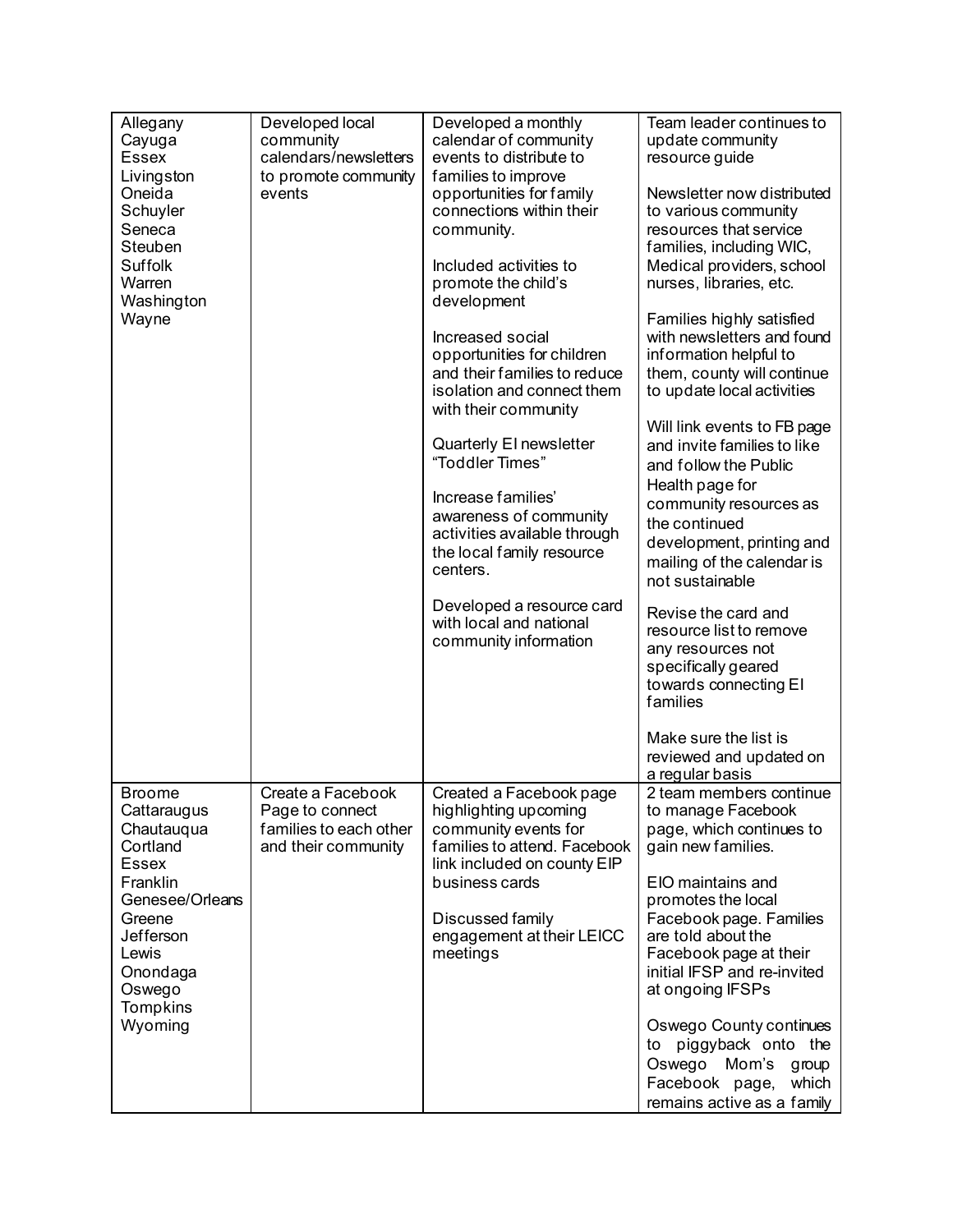|                                                                                       |                                                                                                                      |                                                                                                                                                                  | resource<br>for activities,<br>events and others. All new<br>families are<br>ΕI<br>given<br>information<br>about<br>the<br>group; "existing" families<br>are reminded at IFSPs and<br>informally when the SC<br>makes contact.<br>Service coordinators<br>continue to update<br>Facebook page<br>Planning to continue to<br>share information about<br>events and resources as<br>they learn about them |
|---------------------------------------------------------------------------------------|----------------------------------------------------------------------------------------------------------------------|------------------------------------------------------------------------------------------------------------------------------------------------------------------|---------------------------------------------------------------------------------------------------------------------------------------------------------------------------------------------------------------------------------------------------------------------------------------------------------------------------------------------------------------------------------------------------------|
| <b>Herkimer</b>                                                                       | Develop a resource<br>brochure for families<br>related to ASD                                                        | Provided autism resources<br>and services in or near<br><b>Herkimer County</b>                                                                                   | Continue to complete the<br>"Tailoring Your Child's<br>Care" worksheet during<br>initial IFSP meetings,<br>direct families to county<br>FB page, distribute<br>Resource Guide to<br>families referred to El                                                                                                                                                                                             |
| Saratoga                                                                              | Developed a<br>worksheet for<br>parents/providers to<br>complete "carryover<br>activities" in-between<br>El sessions | Worksheets were completed<br>to assist families with<br>incorporating strategies<br>used in EI sessions into the<br>family's everyday routines                   | Review of expectations<br>with parents at each IFSP;<br>new parent responsibility<br>form in process. Improve<br>quality of discussions by<br>SC; ask parents about<br>carry over activities,<br>provide resources.<br>Improve provider buy-in;<br>Provider meeting, provider<br>support group, provider<br>letter to give to IFSP<br>teams, considering a<br>provider survey.                          |
| Chemung<br>Oswego<br>Tioga<br>Suffolk<br><b>NYC</b><br>NYC (Spanish)<br>NYC (Chinese) | <b>Created Family</b><br>workshops/community<br>events/<br>Music/movement<br>classes<br>Convened a group for<br>moms | Hosted multiple free<br>music/movement classes for<br>El children & families<br>Hosted a group to create<br>relationships between<br>mothers<br>Hosted workshops | County continues to<br>provide 3<br>music/movement classes<br>for families (several EI<br>providers attend these<br>classes)<br>Approximately 110<br>families currently involved<br>with EI are offered the                                                                                                                                                                                             |
|                                                                                       | Workshops provided<br>socialization                                                                                  | for children on spectrum                                                                                                                                         | classes                                                                                                                                                                                                                                                                                                                                                                                                 |